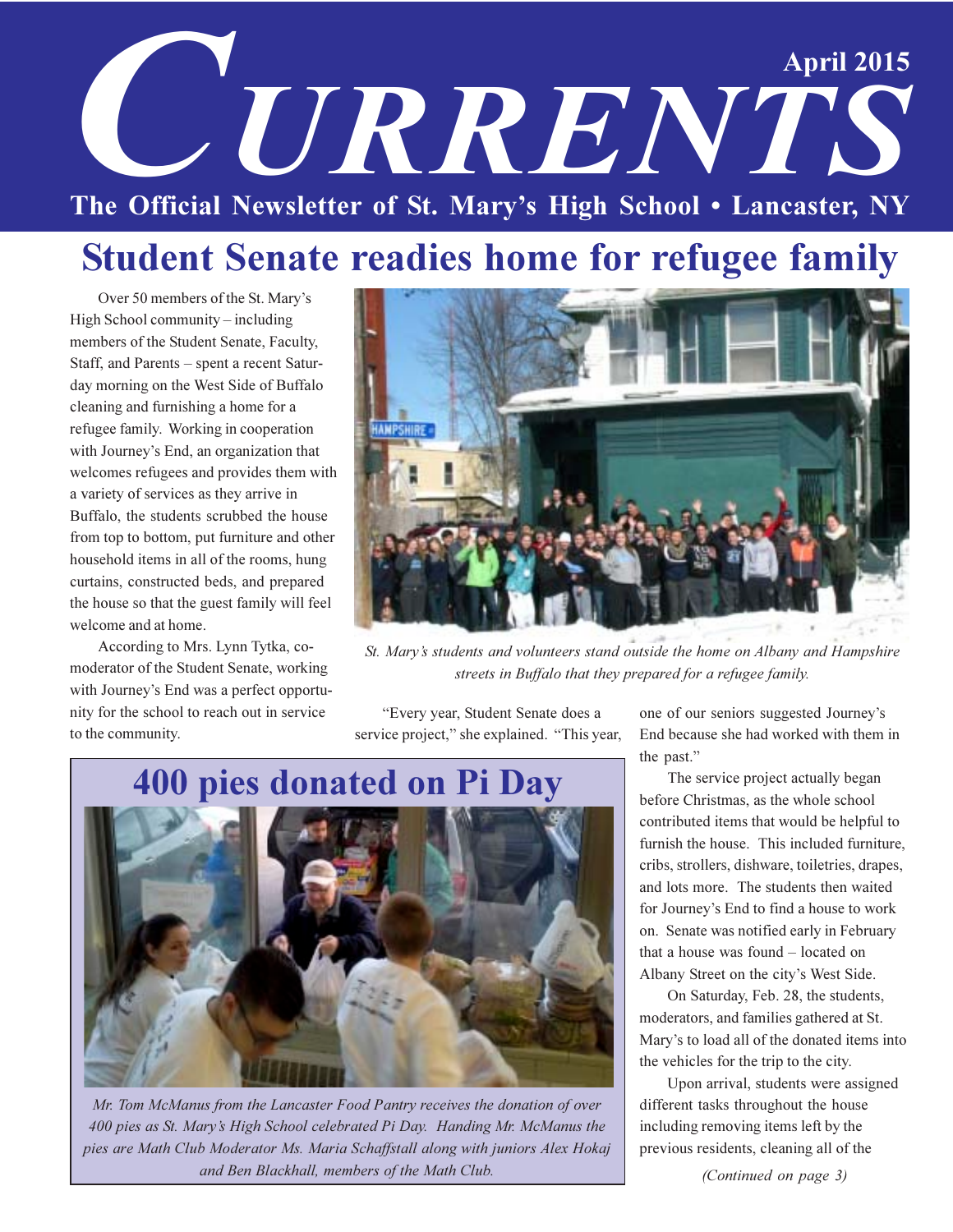### AP and Regents review classes begin

With Advanced Placement Exams taking place the first two weeks of May and Regents Exams only a few weeks after that, teachers have started scheduling review

classes.

The following is a list of review classes presently scheduled for the rest of the school year.

Please note that teachers can also do other review and after school meetings with students - those can be added at teacher discretion from now until June.

| <b>April 13</b>                                                                                                         | April 14                                                | April 15                                                                                                          | April 16                                                                                                                      | April 17                                                                                         |
|-------------------------------------------------------------------------------------------------------------------------|---------------------------------------------------------|-------------------------------------------------------------------------------------------------------------------|-------------------------------------------------------------------------------------------------------------------------------|--------------------------------------------------------------------------------------------------|
| After Student Senate meeting: AP Government<br>AP Calculus &<br>AP US                                                   |                                                         | AP Chemistry                                                                                                      | <b>AP Calculus</b><br><b>AP Biology</b><br>Global Studies (Mrs. Junik)                                                        | <b>AP Calculus</b>                                                                               |
| April 20                                                                                                                | April 21                                                | April 22                                                                                                          | April 23                                                                                                                      | April 24                                                                                         |
| AP Calculus &<br>AP US                                                                                                  | AP Government<br>AP World History                       | AP Chemistry                                                                                                      | <b>AP Calculus</b><br>AP Biology<br>Global Studies (Mrs. Junik)                                                               | <b>AP Calculus</b><br>(Note - Practice AP Lit &<br><b>AP Calculus Exam</b><br>on Sat., April 25) |
| April 27                                                                                                                | April 28                                                | April 29                                                                                                          | April 30                                                                                                                      | May 1                                                                                            |
| After Student Senate meeting: AP Government for those<br>AP Calculus &<br>AP US &<br>Living Env (Mrs. Walh-<br>Henshaw) | not in Evening of Fine<br>Arts                          | AP Chemistry &<br>Earth Science (Mrs. Walh-<br>Henshaw) for those not AP World History<br>in Evening of Fine Arts | <b>AP Calculus</b><br><b>AP Biology</b><br>Earth Science (Mrs. Aures)<br>Global Studies (Mrs. Junik)                          | Practice AP US Exam<br>Practice AP Government<br>Exam                                            |
| May 4                                                                                                                   | May 5                                                   | May 6                                                                                                             | May 7                                                                                                                         | May 8                                                                                            |
| AP Calculus &<br>AP US &<br>Living Env (Mrs. Walh-<br>Henshaw) (after<br>Student Senate meeting)                        | <b>AP</b> Government<br>AP World History                | Chemistry (Mr. Derrico)<br>Earth Science (Mrs. Walh-<br>Henshaw)<br>Living Env (Mr. Conner)                       | <b>AP Biology</b><br>AP World History<br>Chemistry (Ms. Anthone)<br>Earth Science (Mrs. Aures)<br>Global Studies (Mrs. Junik) |                                                                                                  |
| May 11                                                                                                                  | May 12                                                  | May 13                                                                                                            | May 14                                                                                                                        | <b>May 15</b>                                                                                    |
| Living Env (Mrs. Walh-<br>Henshaw)                                                                                      | AP World History                                        | AP World History<br>Chemistry (Mr. Derrico)<br>Earth Science (Mrs. Walh-<br>Henshaw)<br>Living Env (Mr. Conner)   | Chemistry (Ms. Anthone)<br>Earth Science (Mrs. Aures)<br>Global Studies (Mrs. Junik)                                          | Geometry A (Ms.<br>Schaffstall)                                                                  |
| May 18                                                                                                                  | <b>May 19</b>                                           | May 20                                                                                                            | May 21                                                                                                                        | May 22                                                                                           |
| After Student Senate meeting:<br>Living Env (Mrs. Walh-<br>Henshaw)                                                     | Geometry A (Ms.<br>Schaffstall)                         | Chemistry (Mr. Derrico)<br>Earth Science (Mrs. Walh-<br>Henshaw)<br>Living Env (Mr. Conner)                       | Earth Science (Mrs. Aures)<br>Global Studies (Mrs. Junik)                                                                     | No School                                                                                        |
| May $25$                                                                                                                | May $26$                                                | <b>May 27</b>                                                                                                     | $\overline{May} 28$                                                                                                           | <b>May 29</b>                                                                                    |
| No School                                                                                                               | Algebra A (Mr. Hall)<br>Geometry A (Ms.<br>Schaffstall) | Chemistry (Mr. Derrico)<br>Earth Science (Mrs. Walh-<br>Henshaw)<br>Living Env (Mr. Conner)                       | Chemistry (Ms. Anthone)<br>Earth Science (Mrs. Aures)<br>Global Studies (Mrs. Junik)                                          | Geometry A (Ms.<br>Schaffstall)                                                                  |
| June 1                                                                                                                  | June 2                                                  | June 3                                                                                                            | June 4                                                                                                                        | June 5                                                                                           |
| After Student Senate meeting:<br>Living Env (Mrs. Walh-<br>Henshaw)                                                     | Algebra A (Mr. Hall)<br>Geometry A (Ms.<br>Schaffstall) | Chemistry (Mr. Derrico)                                                                                           | Chemistry (Ms. Anthone)<br>Earth Science (Mrs. Aures)<br>Global Studies (Mrs. Junik)                                          | Geometry A (Ms.<br>Schaffstall)                                                                  |
| June 8                                                                                                                  | June 9                                                  | June 10                                                                                                           | June 11                                                                                                                       | June 12                                                                                          |
| Algebra A (Mr. Hall) &<br>Living Env (Mrs. Walh-<br>Henshaw)                                                            | Geometry A (Ms.<br>Schaffstall)                         |                                                                                                                   | Exams Begin<br>(Review classes listed on<br>Exam Schedule)                                                                    |                                                                                                  |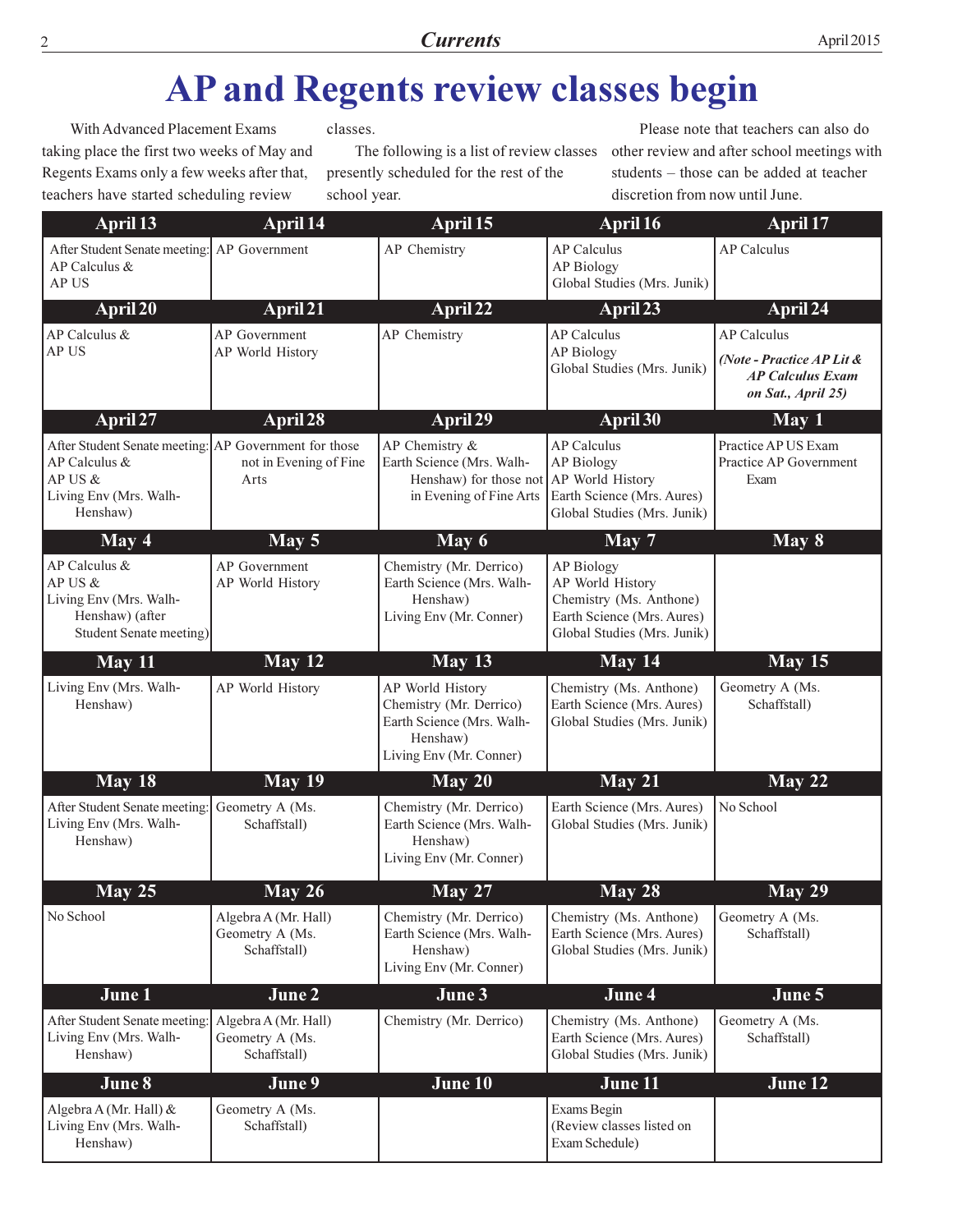### **Six chosen for Roswell Park Robotic Surgery Challenge**

Congratulations to the six students from St. Mary's High School who were recently notified that they have been selected for the Roswell Park Summer Junior Robotics Surgery Challenge (JRSC).

- The six students are:
- Paige Burkard (senior)
- · Bridget Herod (junior)
- Victoria Jankowski (sophomore)
- · Marysia Paradis (freshman)
- Jacob Shepherd (senior)
- Kaitlyn Tytka (senior)

The innovative Junior Robotic Surgery Challenge brings together students from area high schools to Roswell Park Cancer Institute for a 12-week course on the fundamental skills of robot-assisted surgery.

Robot-assisted surgeries are minimally invasive surgical procedures carried out

with assistance from a highly specialized surgical robot under the control and oversight of an experienced surgeon. Students will be trained to use a surgical robot with experienced nurses, physician's assistants, and surgeons.

JRSC participants will learn and compete as a unified multi-disciplinary team as they are challenged to win team-based scholarships and prizes.

#### **Refugee home** (continued from page 1)

rooms, shoveling all of the entrance ways, and bringing in and setting up all of the donated items. Once everything was in place, the students made a sign to welcome the family to their new home.

"It was great that we can make such a difference in the lives of other people," said senior Kayla Murphy, the student who recommended the Journey's End project to the Student Senate. "It's great that we can get everyone at St. Mary's involved – the students, the teachers, the alumni. I was amazed at how much stuff was donated almost too much stuff - and it was great to have so many people show up to help.

"I think this project also opens the eyes of the students, to bring them back



Junior Julie Pijacki washes a living room window



Student Senators bring in items donated by the St. Mary's community.

down to earth," Kayla continued. "Many of us have never seen a house like this, to have tires and boards spread all over the place. It was nice that we could make it nice to – I know it sounds like a cliché – to turn a house into a home."

"I thought that the entire project went very well," Mrs. Tytka added. "The students were very interested in helping: they showed a lot of compassion for this family, wanting to make the house a home and make them feel welcome."

"It was great to go out to our own community to help someone coming to Buffalo, to make them feel welcome." commented Austin Klink, President of the Student Senate. "It was great that the whole school was involved with this project, from donating items to actually going there to prepare the house. I hope

that more people will be involved in a project like this in the future, to see from start to finish how we can help people."

"I thought the project was awesome," said junior Kendra Ciezki. "Instead of just donating items, we had the chance to see the change from an empty house to a livable home. I wish we could do more projects like this, to spend a little time to directly help a family."

#### **Currents** Published 12 times a year by St. Mary's High School 142 Laverack Ave., Lancaster, NY 14086  $(716)$  683-4824 • www.smhlancers.org Editor: Keith L. Kidder '85 *Vol. 23, Issue 8*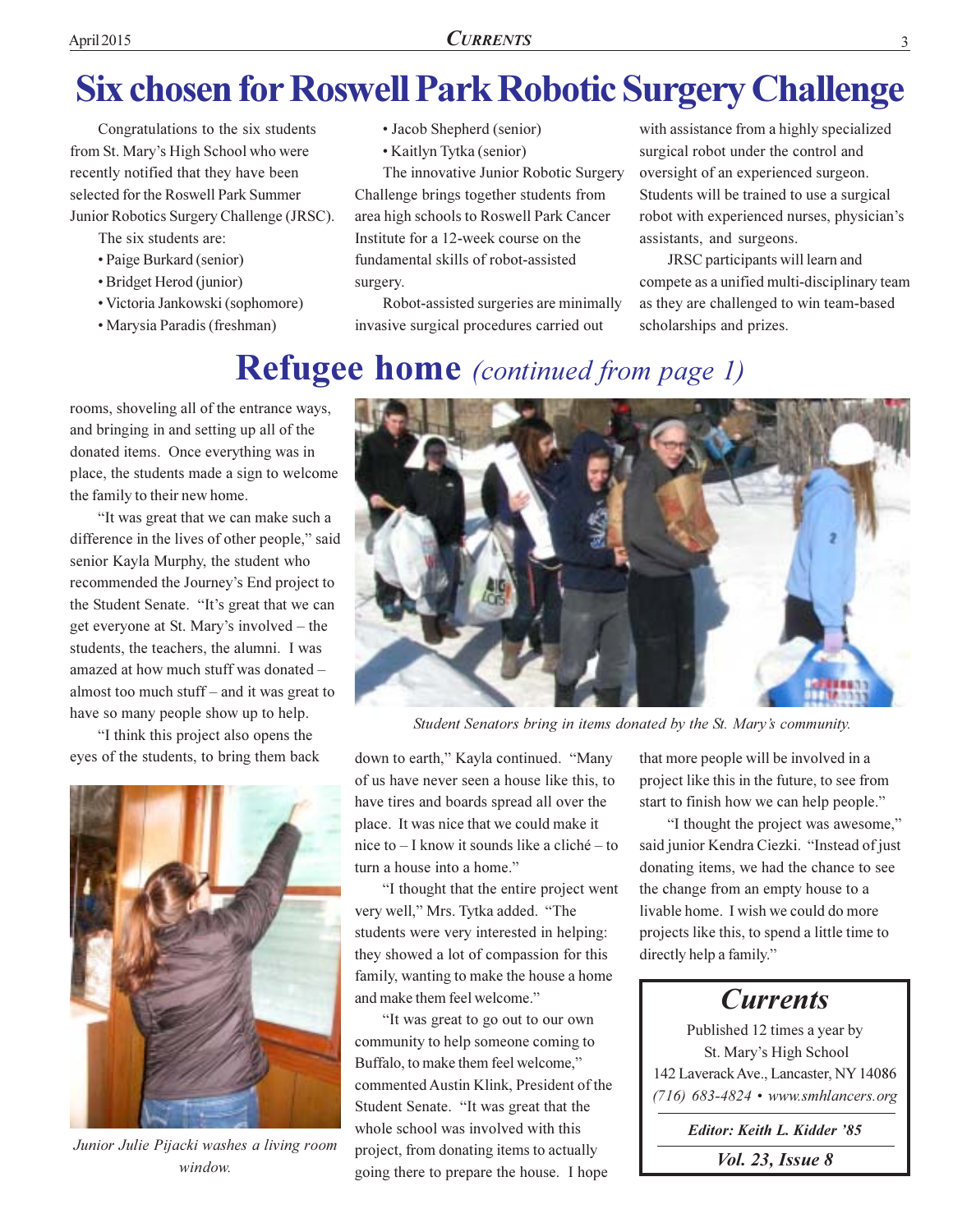#### **St. Mary's High School**

**April 2015** 

Counseling Corner

Sarah Neudeck (sneudeck@smhlancers.org) • 683-2349 • Jamie Whitwood (jwhitwood@smhlancers.org) Counselor to Classes of 2015 & 2017 Counselor to Classes of 2016 & 2018

### Learning is more than just grades

You probably ask your teen how he's doing in school. You may ask how biology is going. Or if math is getting

any easier. If you're lucky, he'll tell you a funny story about something that happened in art class. But many parents

#### Mastering the essay questions

An essay test can be an especially intimidating part of high school. For many teens, it helps to break an essay down into three parts: the introduction, the body (usually a paragraph or two) and the conclusion.

Share these four tips with your teen:

- 1. Read the question carefully. If it says:
- Discuss make fact-based observations about the topic.
- Describe give specific details about the subject matter.
- Show point out your idea or opinion and support it with facts.
- Explain offer causes or reasons for something. Be factual.
- 2. Write your introduction:
- Briefly explain what your essay will be about. A simple way to do this is to

restate the original question.

- Use the third person (he, she, it or they). Don't use I unless you've been told to do so.
- 3. Write the body of the essay. Each paragraph should answer a specific part of the question and should include:
- A topic sentence.
- Information that supports the topic sentence.
- A closing sentence.
- 4. Write the conclusion. Summarize the essay topic (again, restate the original question). Be sure to:
- · State what you've concluded.
- Mention how the facts support your position.

Encourage your teen to take a few (Continued on page 7)



admit that what they really want to find out about is their teen's grades.

Grades are certainly important, but remember that the learning process is just as important. Make sure you show interest in what your teen is learning at school – not just what his report card says.

Ask your teen:

- About the book he is reading. What questions does he have about the story? Does he relate to the main character? Does the book remind him of any others he has read?
- About his most recent test. Does he think the test was a good way to measure how well he knew the material?
- About his accomplishments. How did he handle the most difficult problem on the science test he recently aced? How did he feel after finishing that research paper?
- If he has had any experiences in class that changed his way of thinking. You may be able to share some of your own experiences that had a similar effect on you.

Questions like these show your teen that you are interested in what he is thinking. They also show you are monitoring his development. Both of these reinforce the message that learning is about far more than just grades.

Reprinted with permission from the April 2015 issue of Parents Still make the difference!® (High School Edition) newsletter. Copyright © 2015 The Parent Institute®, a division of NIS, Inc. Source: M. Riera, Ph.D., Uncommon Sense for Parents with Teenagers, Celestial Arts.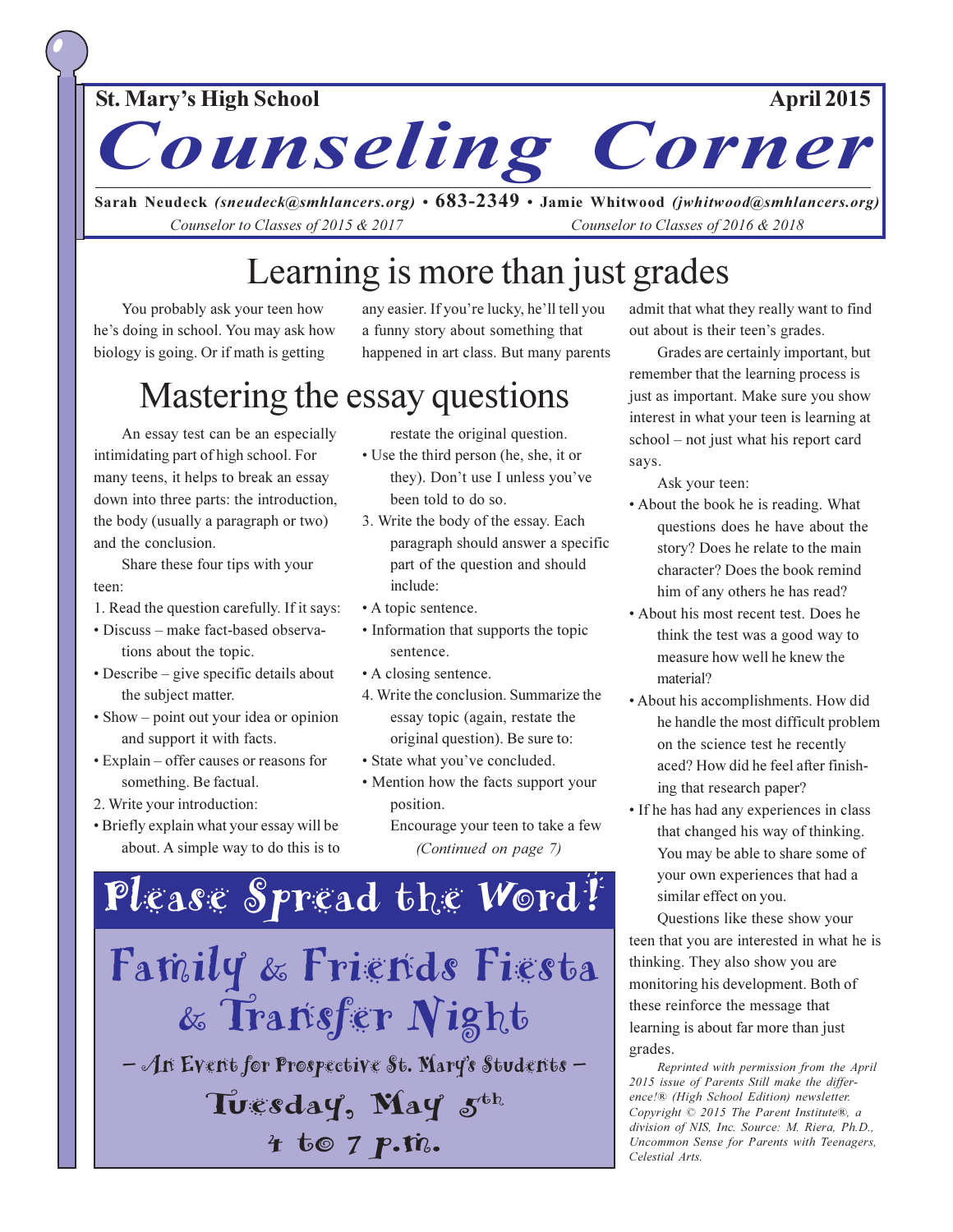









More pictures coming soon to the St. Mary's website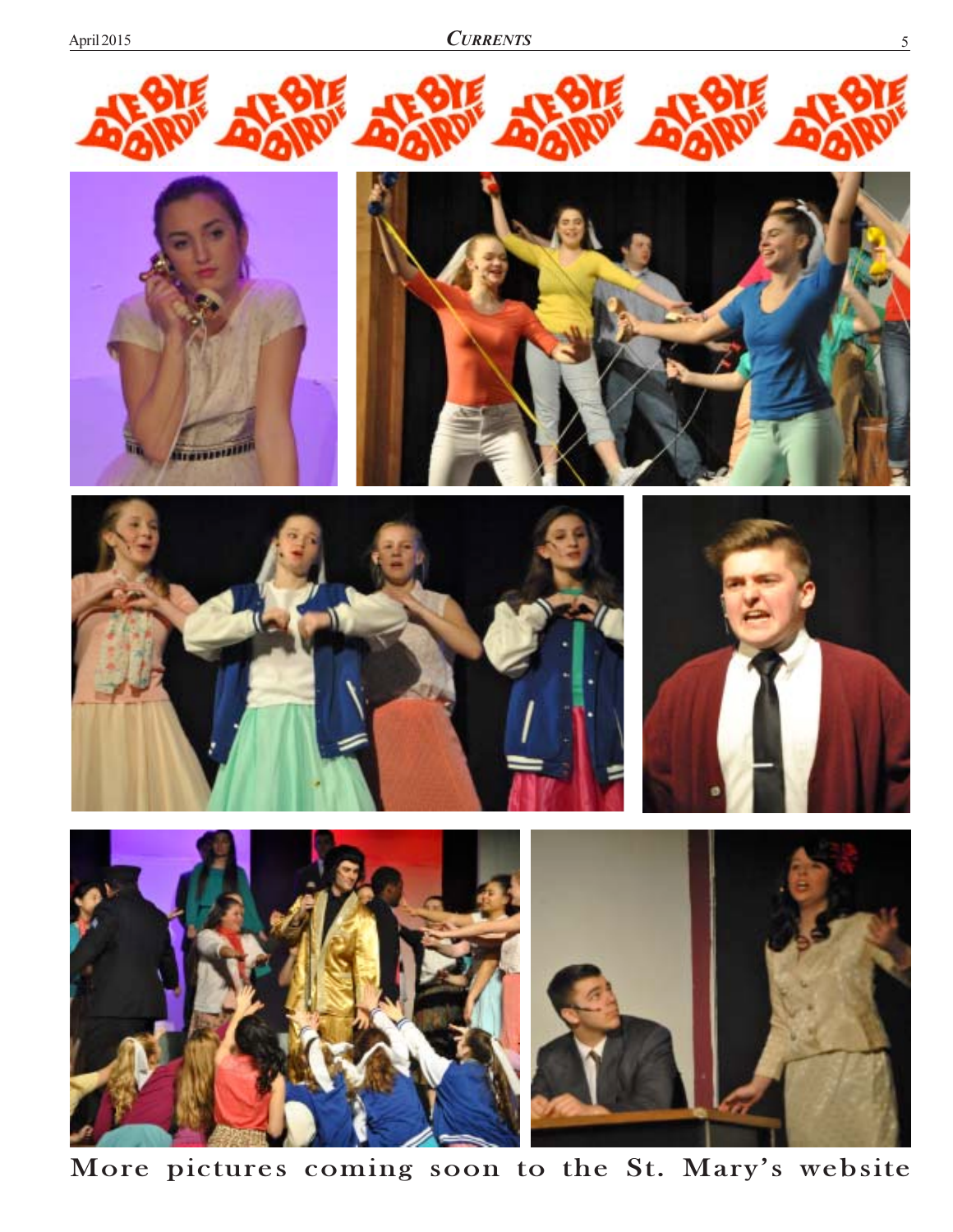### **Mock Trial Club makes its debut at St. Mary's**

**By Mr. Gary Schulenberg** Moderator, Mock Trial Club

With the suggestion and encouragement of St. Mary's President Mr. Mark Tramont and Vice President Mr. Kevin Kelleher, Mr. Schu(lenberg) sent out invitations to the student population to create St. Mary's first Mock Trial Club. Twelve students answered the call. Assisting Mr. Schu was St. Mary's alum Colleen Malchow, Esq. ('98).

The intricate process began in mid-December with recruiting, registration, and orientation of the moderators. The Mock Trial Tournament is sponsored by the NYS Bar Association. The Erie County Bar Association, along with a couple dozen of the area's high schools, facilitates the running of the competition.

We received our 140 page "New York" State 2015 High School Mock Trial Tournament Materials" booklet. It included rules, policies, and procedures for the case Morningside Heights Booster Club Inc. v.

Casey Cheatham. Included were trial scripts, affidavits, evidence, related cases and case law, and many pages of appendices. The case involved a supposed theft of funds from the Morningside Heights Fun Fair.

The Mock Trial Club participated in two sessions, one held at the UB Law School in early February and the second in early March at the US Bankruptcy Court in downtown Buffalo.

In the first instance we represented defendant (against Nardin) and with the second, the plaintiff (against Canisius). The Club had to learn about the order of the trial, Opening Statements and Closing Arguments, the introduction of evidence, how to question witnesses, and grounds for objections and how to deal with them.

Each session required the team to choose three witnesses and three lawyers. A series of questions were created to elicit favorable information in our direct examination of our witnesses. Conversely, we had

to anticipate questions that could be used against the other side in our crossexamination of their witnesses.

While our team members were novices to the mock trial tournament and we made a number of rookie mistakes, we were able to put up some respectable points in our endeavors.

In the UB contest, we were able to maneuver Nardin's witnesses to negate their testimony, but our inexperience prevented us from capitalizing. In the meet against Canisius, we were able to counter most of the objections placed before the court.

According to our judge, we had strong testimony from our witnesses and effective cross-examinations.

With some experience under our belts, and with more practice and dedication, we hope to move on to the second round next year.

Hopefully this will be the start of a long tradition of St. Mary's participation in this area of jurisprudence.



April begins with the most solemn and revered season of the liturgical year, the Triduum. This three-day celebration consists of Holy Thursday, Good Friday, and Holy Saturday. Each day remembers specific events in the life of Jesus.

The Mass of the Lord's Supper recalls the institution of the sacraments of the Eucharist and Holy Orders. This liturgy marks the end of the Lenten season.

The Good Friday liturgy is divided into three parts: the liturgy of the Word (a reading of the Passion from St. John's

**EARN FREE SUPPLIES** at OFFICE DEPOT

Gospel), the veneration of the Cross, and the distribution of Eucharist.

The Easter Vigil in the evening of Holy Saturday is celebrated by the blessing of new fire and the Paschal Candle, the Liturgy of the Word, the blessing of the water, and the liturgy of the Eucharist. The Easter Vigil begins the six weeks of the Easter season which ends on Pentecost Sunday.

The date for Easter varies from year to year. This is how it's determined – Easter falls on the first Sunday after the first full moon after the spring equinox. It can occur as early as March 22 or as late as April 25. In 2016, for example, Easter falls on March 27.

As spring marks the beginning of new life, the passion, death and resurrection of Jesus mark the beginning of new life for humankind. His sacrifice frees us of sin and offers the hope of eternal life. Through the month let us be aware of this celebration of new life in the physical and spiritual.

Happy Feast of the Resurrection !!! Benedicat vos omnipotens Deus.  $twf+$ 

Every time you give our School ID number when buying qualifying school supplies, St. Mary's receives credits equal to 5% of the qualifying purchases to use for Free Supplies! The School ID for St. Mary's High School is 70073221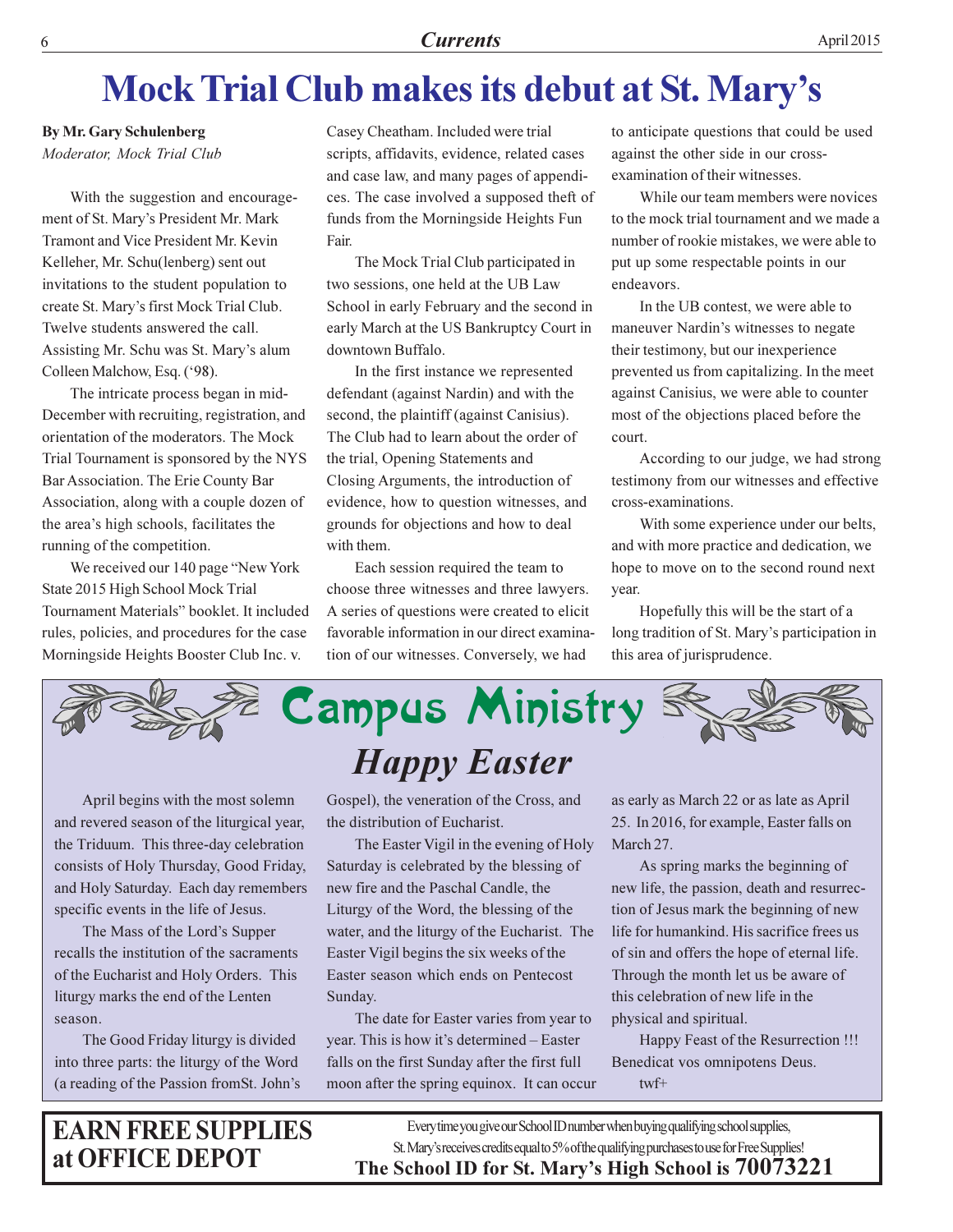#### **Students/Teacher of December**







Pijacki





Shannon Murty



 $Mr.$ Mauro

#### **Students/Teacher of January**

Tytka



Kavla

Murphy



Prentki

Calkins





#### **Students/Teacher of February**

 $V$ ogl



Samuel Freeman







Kyle Schaffstall

#### **The President speaks**



Mr. Mark Tramont, President of St. Mary's High School, recently spoke to Mrs. Trish Connelly's Introduction to Economics class.

Mr. Tramont talked to the senior class about the principles of economics that he puts into his daily work life as the financial leader of the school as well as other economic lessons he has learned over the years in his previous experiences in business.

### **St. Mary's saves 120 lives**

7

On Thursday, March 26, the St. Mary's High School Donate Life Club hosted the annual St. Mary's Blood Drive. Run through UNYTS, the drive began at 8 a.m. and ran through 1 p.m.

Over all, 56 students signed up to donate blood. Forty students were able to make a donation – this meant that 120 lives were saved through their generosity.

Thank you to everyone who participated in the Blood Drive, especially moderators Mrs. Kelly Barry and Mr. Keith Junik and the members of the Donate Life Club.

#### **Transportation** requests were due April 1

Parents of St. Mary's students must request transportation services directly from the public school district. The deadline for submitting written requests for transportation for the 2015-16 school year was April 1.

Failure to submit a request by this deadline might lead to the suspension of bus privileges for those families.

Note – Students in the Buffalo and Lockport school districts do not need to apply for transportation.

#### **Essay**

#### *(continued from page 4)*

minutes before starting to outline her ideas. She should jot down notes having to do with the topic and then decide how to link them together. Often, these notes can become topic sentences for paragraphs.

Reprinted with permission from the April 2015 issue of Parents Still make the difference!® (High School Edition) newsletter. Copyright © 2015 The Parent Institute®, a division of NIS, Inc.

#### McFadden

Camera

Shy.



Mrs.

Aquino

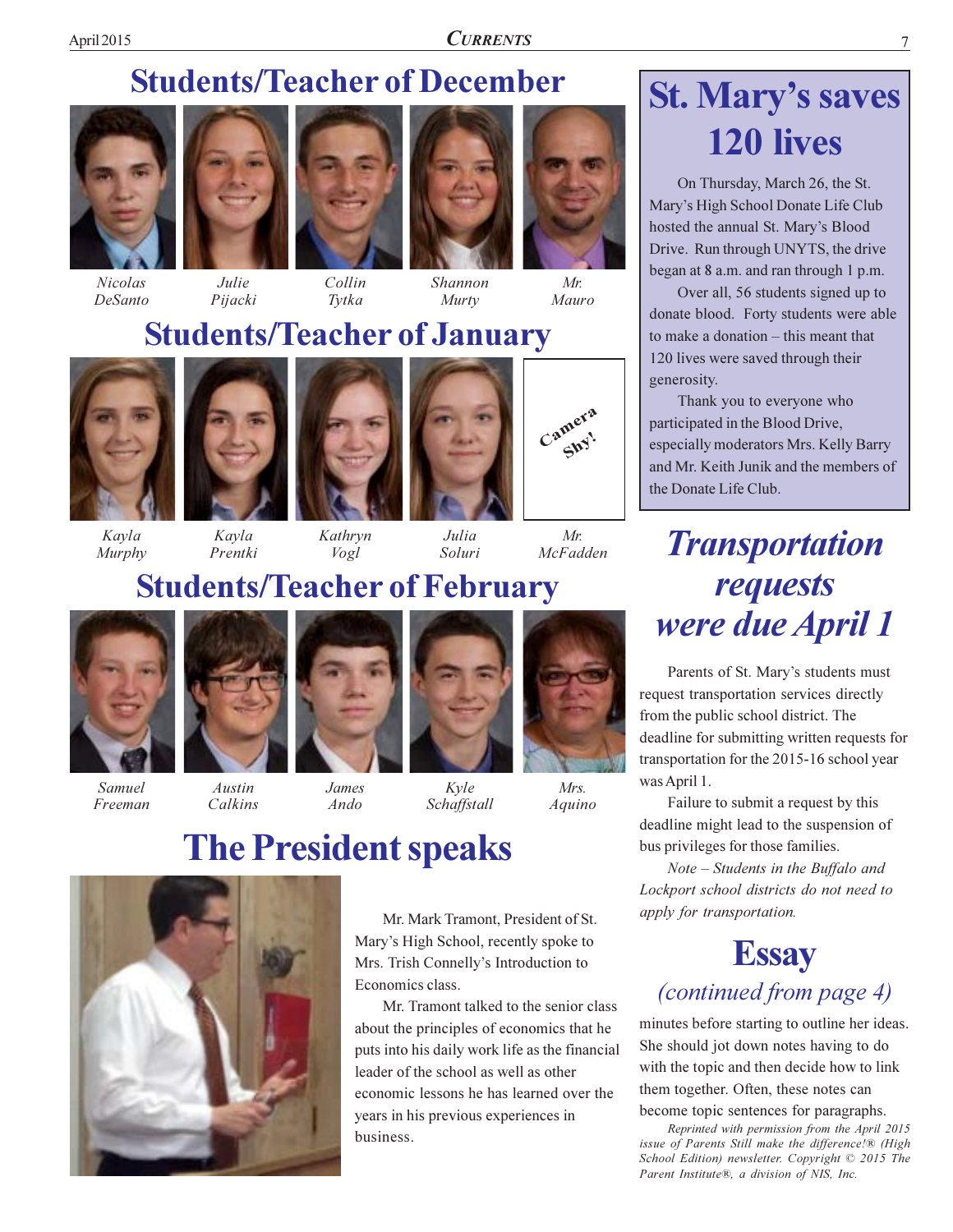#### **Alumni return for basketball tournament**



Every year, St. Mary's graduate and current math teacher David Hall coordinates an Alumni Basketball Tournament, bringing back players from the past to play again on the St. Mary's Court.

Taking place this year on Saturday, March 1, 25 players came together for the friendly competition.

Congratulations to Nate Casillo '06, Justin Williams '03, Dennis Mayer '87, Vince Kazmierzak '10, Michael Smith '02, and Tim Wilson '02 for winning the championship game.

Also congratulations to Vince Kazmierzak for winning the Tournament MVP.

### **Mason Smith selected** for Bowman Showcase



#### **Rhea Wan takes first** in Badminton Tourney



Congratulations to St. Mary's senior Mason Smith who has been selected to participate in this year's Scotty Bowman Showcase. The 11th annual Showcase, sponsored by the Buffalo Sabres and named for their former coach, will take place on Sunday, April 12, at First Niagara Center. The Showcase consists of three all-star hockey games between high school-aged players from the Buffalo and Rochester areas.



Congratulations to St. Mary's sophomore Rhea Wan who captured first place in the 19 & Under division of the Rally Niagara Youth Badminton Tourney.

Sponsored by Rally Niagara Badminton Club in North Tonawanda, the tournament brought together boys and girls from ages 8 to 19 to play in over 170 badminton matches.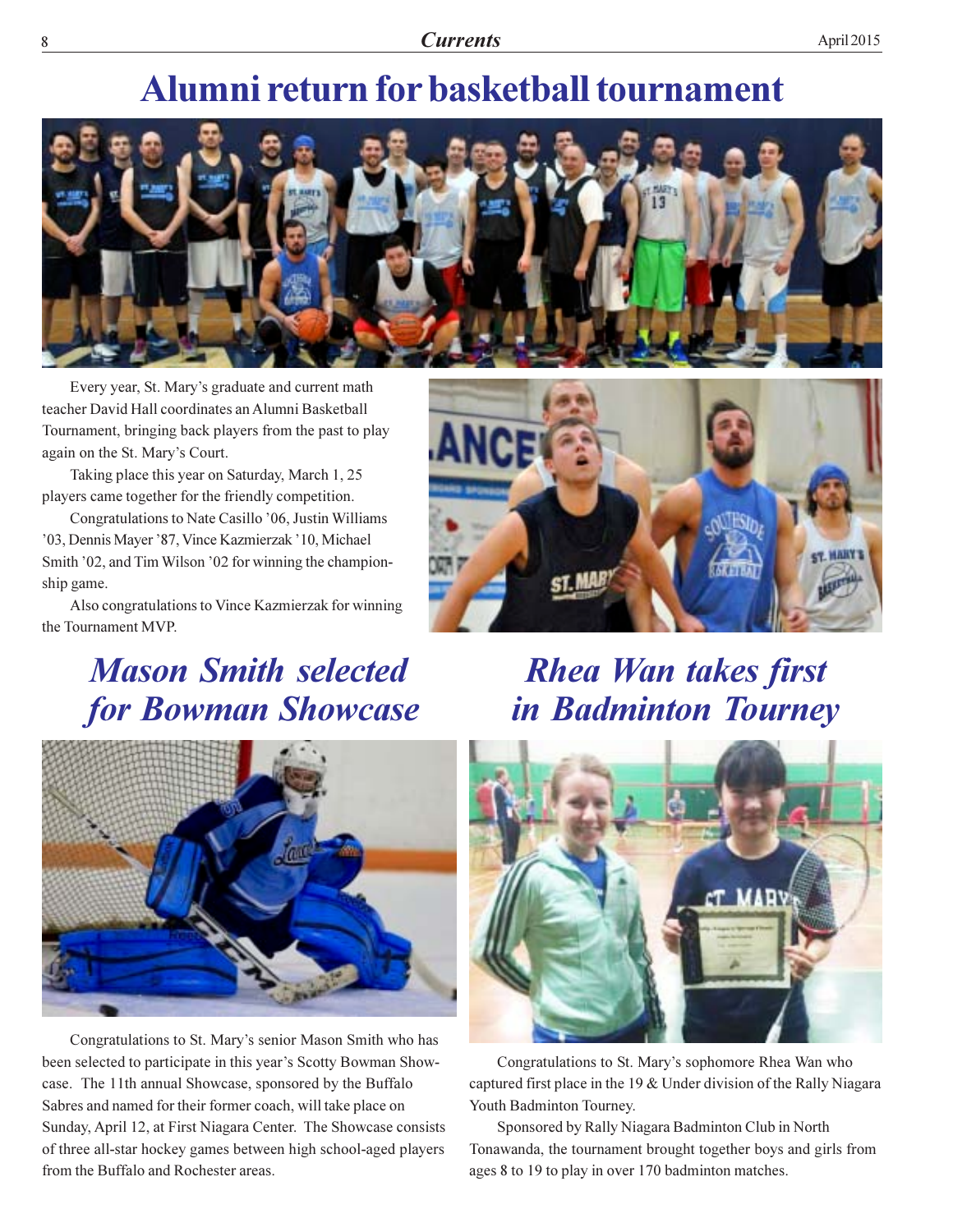### **2015 Spring Sports Schedules**

#### **Varsity Softball**

All games begin at 4:15pm unless noted. Home games are played at **Walden Pond.** Tues, April 7, 5pm, WSE Scrimmage Mon, April 13, @ Christian Central (Lou Gehrig) Wed, April 15, @ O'Hara (Sheridan Park) Mon, April 20, @ Mt. St. Mary's (Northtown Center) Sat, April 25, 9am, Depew **Wildcat Tournament** (Walden Ponds) Wed, April 29, vs. Mt. Mercy Fri, May 1, vs. Sacred Heart Wed, May 6, vs. Immaculata Thurs, May 7,  $\omega$  Nichols Mon, May 11, @ Nardin (Lincoln Park) Wed, May 13, @ Niagara Catholic May 16-20 - MMAA Playoffs

#### **JV Baseball**

All games begin at 4:15pm Thurs, April 16 vs. O'Hara Fri, April 17 @ St. Joe's Wed, April 22 vs. Timon Thurs, April 23 vs. St. Francis Mon, April 27 vs. St. Joe's Thurs, April 30 vs. St. Francis Fri, May 1 @ Canisius (Delaware Park) Tues, May 5 vs. St. Joe's Thurs, May 7 vs. Canisius Fri, May 8 @ Canisius (Delaware Park) Sat, May 9 @ O'Hara Mon, May 11  $@$  St. Joe's Tues, May 12  $\omega$  Timon (Cazenovia Park) Thurs, May 14 vs. Canisius Mon, May 18 @ St. Francis Fri, May 22 @ St. Francis

#### **Men's Lacrosse**

#### All games begin at 5pm unless noted. Home games are played at Westwood Park

Tues, April 14,  $\omega$  Gow Thurs, April 16, @ Buffalo (Riverside HS) Mon, April 20, 5:30pm, @ Mercyhurst Prep (Erie, Pa.) (Veterans Stadium)

#### **Varsity Baseball**

All games begin at 4:15pm unless noted Wed, April 1, 4pm vs. West Seneca East Wed, April 15, 4:30pm @ Nichols Fri, April 17, 4:30pm vs. Nichols Mon, April 20, vs. St. Joe's Wed, April 22, 4:30pm  $@$  St. Joe's Fri, April 24, vs. O'Hara Mon, April 27,  $\omega$  O'Hara Wed, April 29, vs. Canisius Fri, May 1, @ Canisius (Delaware Park) Mon, May 4,  $\omega$  Christian Central Wed, May 6, vs. Christian Central Fri, May 8, vs. St. Francis Mon, May 11, @ St. Francis Wed, May 13,  $\omega$  Timon (Cazenovia Park) Friday, May 15, vs. Timon Sat, May 23, 12 noon -Georgetown Cup Quarterfinals (location TBA) TBA - Georgetown Cup

Semifinals (location TBA) June 2, 3, 4,  $4pm - Georgetown$ Cup Finals (Coca-Cola Field)

#### **JV Softball**

All games begin at 4:15pm. Home games are played at **Walden Pond.** Mon, April 13, vs. Mt. St. Mary's Mon, April 20, @ Mt. St. Mary's (Northtown Center) Wed, April 29, @ Sacred Heart (Shoshone) Fri, May 1, vs. Sacred Heart Mon, May 4, vs. Nardin Mon, May 11, @ Nardin (Lincoln Park)

Fri, May 1, vs. Kenmore Mon, May 4, vs. Gow Fri, May 8, vs. Mercyhurst Prep (Erie, Pa.) May 12-16 - ILC Playoffs

#### **Women's Lacrosse**

All games begin at 4:15pm unless noted. Home games are played at Westwood Park

Mon, April 13,  $\omega$  Springville Tues, April 14, vs. Immaculata Wed, April 15, vs. Mt. St. Mary's Fri, April 17, vs. Nardin Mon, April 20,  $\omega$  Mt. Mercy Sat, April 25, 11am, @ Niagara Falls Tues, April 28, @ Sacred Heart (Pierce Field) Wed, April 29, 4pm, vs. Villa (Erie, Pa.) Mon, May 4, @ Immaculata Wed, May 6, @ Mt. St. Mary's Sat, May 9, 12:30pm @ Nardin Mon, May 11, vs. Mt. Mercy Thurs, May 14, vs. Buffalo Seminary Tues, May 19, vs. Sacred Heart Fri, May 22, @ Buffalo Seminary

#### **Tennis**

All games begin at 4:15pm unless noted. Home matches are played at Como Park Tues, April 14, @ Sacred Heart Thurs, April 16,  $\omega$  Park Tues, April 21, vs. Niagara Catholic Thurs, April 23, vs. Mt. St. Mary's Tues, April 28, vs. Buffalo Seminary Thurs, April 30, @ Niagara Catholic Tues, May 5, vs. Park Thurs, May 7,  $\omega$  Nardin Tues, May 12, @ Buffalo Seminary Sat, May 16, 12 noon - All-Catholics (UB) Sun, May 17, 12 noon - All-Catholics (UB)

Schedules are subject to change, especially due to the weather. Updates available www.smhlancers.org

#### **Crew scores at Shamrock Row Ergatta**



Congratulations to Grace Pyszczek, Alyssa Zirnheld, and Isabel VanRemmen, members of the St. Mary's Crew Team who recently took the top three places in the annual Shamrock Row, an indoor 'ergatta', held at the Old First Ward Community Center in Buffalo. Standing with them is St. Mary's Coach Hilary Epes.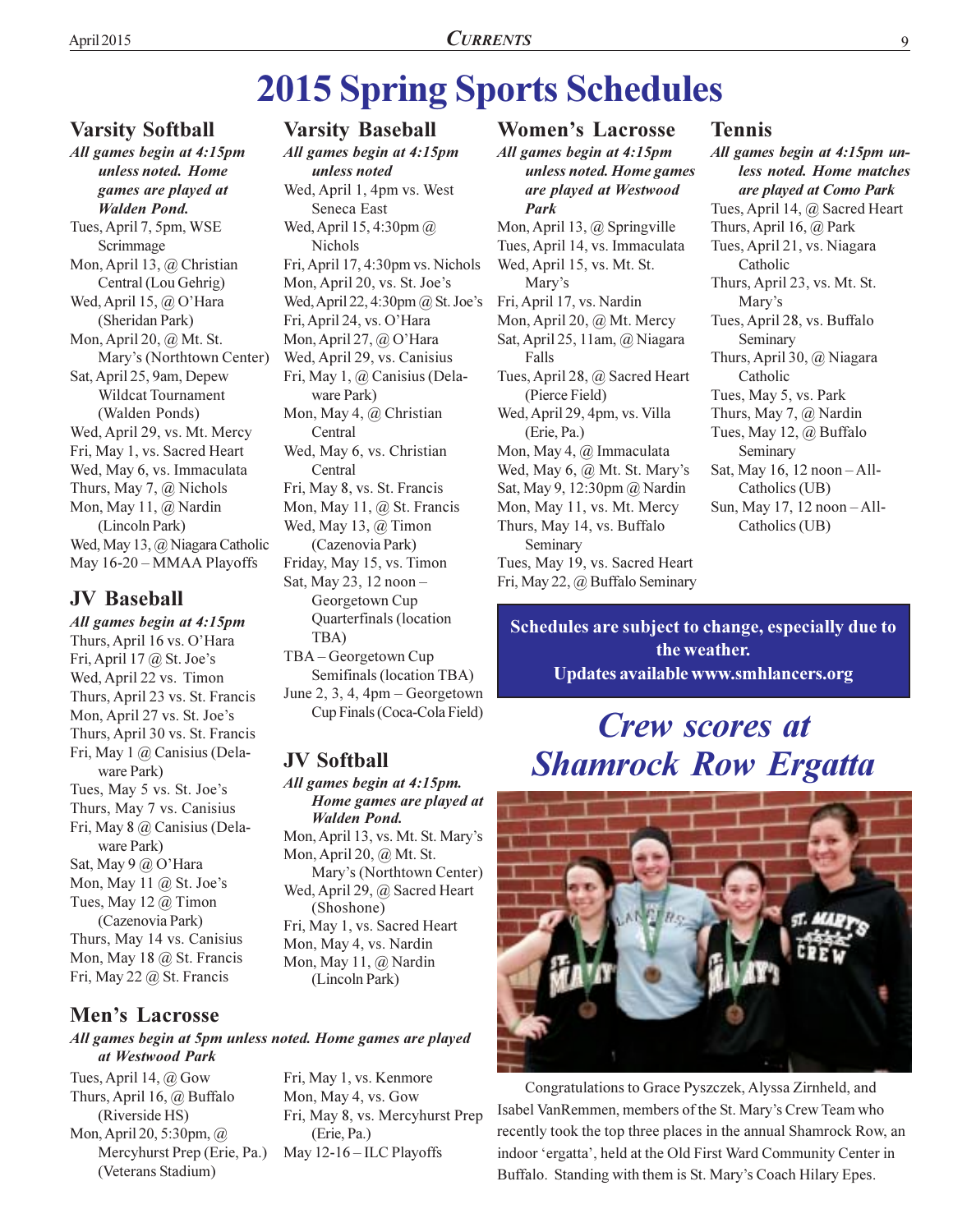



### **Deadline for Fashion Show tickets is April 13**

Tickets for the annual Spring Fashion Show sponsored by the Lancer Parent Partnership are now available through the school office. The event will be held Tuesday, April 21, at Salvatore's Italian Gardens Restaurant. Doors open at 5 p.m. for shopping and raffles, followed by dinner and the show. Tickets are \$40 which include a four-course dinner, the fashion show, and a chance to win the door prize. Tables of ten may be purchased. Parents of models who wish to attend must also purchase a ticket.

TTNY has joined the show, and students will be modeling fashions from their line of formal wear in addition to

fashions from the stores previously announced.

With 65 students, faculty, and parents modeling fashions from 10 stores, this year's show promises to be an exciting event. Our many generous sponsors and vendors have donated 40 baskets or gift certificates for the theme basket raffle, including two dorm baskets filled with everything a college-bound senior could ever need at a value of \$325 each. Other noteworthy items include certificates for free tuxedo rentals, jewelry, wine baskets, American Eagle gift certificates, and more. St. Mary's and the Lancer Parent Partnership are happy to welcome Ms. Jessica

McLaughlin, meteorologist from WKBW-Channel 7, to serve as our Mistress of Ceremonies.

Please purchase tickets no later than April 13. Seating is reserved by table; please indicate if you wish to sit with a particular party when you place your ticket order. Payment is by cash or check made payable to St. Mary's High School with "Fashion Show" on the Memo line. If you have any questions, please contact Sandy Gibson at ekgib15@msn.com. The Lancer Parent Partnership and this year's **Fashion Show Committee looks forward** to seeing everyone at Lights, Camera, Fashion!

### Lunch Menu – April 6 to 30

| <b>Student</b>                                                                                                                                                                       | <b>Monday</b>                                        | <b>Tuesday</b>                               | Wednesday                              | <b>Thursday</b>                           | Friday                                               |  |  |  |
|--------------------------------------------------------------------------------------------------------------------------------------------------------------------------------------|------------------------------------------------------|----------------------------------------------|----------------------------------------|-------------------------------------------|------------------------------------------------------|--|--|--|
| <b>Lunches:</b>                                                                                                                                                                      | No School                                            | No School                                    | No School                              | 9<br>No School                            | No School                                            |  |  |  |
| \$4<br>Please note:<br>You may prepay for<br>student lunches by<br>sending checks<br>made out to<br>"St. Mary's<br><b>High School</b> "<br>to Mrs. Skalski,<br>Cafeteria<br>Manager. | 13<br>Pizza, chef salad                              | 14<br>Chicken sandwich,<br>pasta salad       | 15<br>Specialty pizza, chef<br>salad   | 16<br>Cheese burger,<br>French fries      | 17<br>Chicken tender mac<br>& cheese, bread<br>stick |  |  |  |
|                                                                                                                                                                                      | 20<br>Hawaiian chicken,<br>rice, bread stick         | 21<br>Baked ziti, chef<br>salad, bread stick | 22<br>Specialty pizza, chef<br>salad   | 23<br>Chicken quesadilla,<br>pasta salad  | 24<br>Meatball sub, chef<br>salad                    |  |  |  |
|                                                                                                                                                                                      | 27<br>Chicken Parm, pasta,<br>chef salad, breadstick | 28<br>Taco in a bag, rice $\&$<br>beans      | 29<br>Specialty pizza,<br>French fries | 30<br>Goulash, chef salad,<br>bread stick | <b>TBA</b>                                           |  |  |  |
| Lunches<br>provided                                                                                                                                                                  |                                                      |                                              | D'Avolio<br>Kitchens                   |                                           |                                                      |  |  |  |

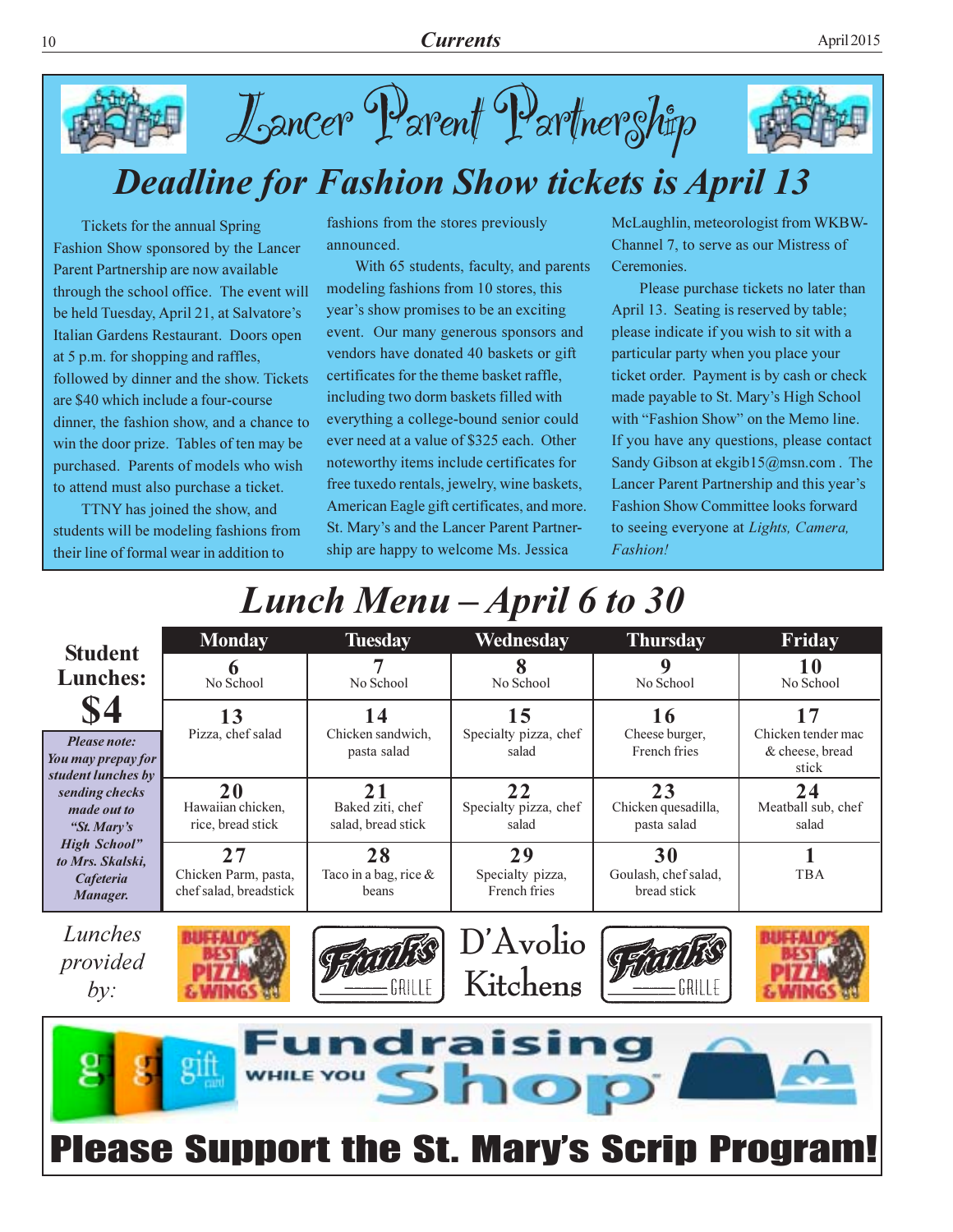## April 2015 Calendar

| <b>Sunday</b>      | <b>Monday</b>                                                                                                                                                                                                                                  | <b>Tuesday</b>                                                                                                                                                                                                                                        | Wednesday                                                                                                                                                                               | <b>Thursday</b>                                                                                                                                                                                                                                         | Friday                                                                                                                                                                                                                                        | <b>Saturday</b>                                                      |
|--------------------|------------------------------------------------------------------------------------------------------------------------------------------------------------------------------------------------------------------------------------------------|-------------------------------------------------------------------------------------------------------------------------------------------------------------------------------------------------------------------------------------------------------|-----------------------------------------------------------------------------------------------------------------------------------------------------------------------------------------|---------------------------------------------------------------------------------------------------------------------------------------------------------------------------------------------------------------------------------------------------------|-----------------------------------------------------------------------------------------------------------------------------------------------------------------------------------------------------------------------------------------------|----------------------------------------------------------------------|
|                    |                                                                                                                                                                                                                                                |                                                                                                                                                                                                                                                       | $1-A$ Day<br>Jeans Day<br>End of Third Quarter<br>VarBB vs. West<br>Seneca East 4pm<br><b>Jeans Day</b>                                                                                 | $\overline{2}$<br>Holy Thursday<br>NO SCHOOL<br>Spring Break<br>Offices Closed<br>VarSB @ Wildcat<br>Scrimmage 5pm<br><b>Offices</b><br><b>Closed</b>                                                                                                   | $\overline{\mathbf{3}}$<br>Good Friday<br><b>NO SCHOOL</b><br>Spring Break<br>Offices Closed<br><b>Offices</b><br><b>Closed</b>                                                                                                               | $\overline{\mathcal{A}}$                                             |
| 5<br>Easter Sunday | 6<br>NO SCHOOL<br>Spring Break<br>Offices Closed<br><b>Offices</b><br><b>Closed</b>                                                                                                                                                            | $\overline{7}$<br>NO SCHOOL<br>Spring Break<br>Offices Open<br>8am-1pm<br>Offices Open<br>8am-1pm                                                                                                                                                     | 8<br>NO SCHOOL<br>Spring Break<br>Offices Open<br>8am-1pm<br>Offices Open<br>8am-1pm                                                                                                    | $\boldsymbol{q}$<br>NO SCHOOL<br>Spring Break<br>Offices Open<br>8am-1pm<br>Offices Open<br>8am-1pm                                                                                                                                                     | 10<br><b>NO SCHOOL</b><br>Spring Break<br>Offices Open<br>8am-1pm<br>Offices Open<br>8am-1pm                                                                                                                                                  | 11                                                                   |
| 12                 | $13-B$ Day<br>Student Senate<br>2:30 <sub>pm</sub><br>VarSB @ Christian<br>Central 4:15pm<br>JVSB vs. Mt. St.<br>Mary's $4:15pm$<br>WLax <i>(a)</i> Springville<br>4:40pm                                                                      | $14-C$ Day<br>Student Senate<br>Officer Forms Due<br>SADD 7:30am<br>Curriculum Commit-<br>tee 2:30pm<br>NHS 2:30pm<br>Scholars Time TBA<br>Tennis @ Sacred<br>Heart 4:15pm<br>WLax vs. Immaculata WLax vs. Mt. St.<br>4:40pm<br>MLax @ Gow 5pm        | $15-D$ Day<br>Campus Ministry<br>7:30am<br>Principal's Ad Board<br>(Calendar Meeting)<br>2:30 <sub>pm</sub><br>Var SB @ O'Hara<br>4:15pm<br>Var BB @ Nichols<br>4:30pm<br>Mary's 4:40pm | $16-E$ Day<br>Pride Day<br>Weekly Mass 7:30am<br>NHS Tutoring<br>2:30 <sub>pm</sub><br>Math Club 2:30pm<br>President's Ad Board<br>2:30 <sub>pm</sub><br>JVBB vs. O'Hara<br>4:15pm<br>Tennis @ Park<br>4:15pm<br>MLax @ Buffalo 5pm<br><b>Pride Day</b> | $17-F$ Day<br>Ext HR / PM<br><b>Liturgy Schedule</b><br>(Student Senate<br>Speeches / Easter<br>Liturgy)<br>JVBB @ St. Joe's<br>4:15pm<br>VarBB vs. vs. Nichols<br>4:30pm<br>WLax vs. Nardin<br>4:40pm<br><b>Liturgy</b><br><b>Dress Códe</b> | 18<br><b>ACT</b> Testing Date                                        |
| 19                 | $20-A$ Day<br>Student Senate<br>Officer Elections<br>in Homeroom<br>Student Senate<br>2:30 <sub>pm</sub><br>VarBB vs. St. Joe's<br>4:15pm<br>SB @ Mt. St. Mary's<br>4:15pm<br>WLax @ Mt. Mercy<br>4:40pm<br>MLax @ Mercyhurst<br>Prep $5:30pm$ | $21-B$ Day<br>SOUL 2:30pm<br>Fashion Show<br>- Doors Open 5pm<br>$-$ Dinner 6pm                                                                                                                                                                       | $22-C$ Day<br>2:30 <sub>pm</sub><br>JVBB vs. Timon<br>4:15pm<br>VarBB @ St. Joe's<br>4:30pm                                                                                             | $23-D$ Day<br>Faculty/Staff Meeting Weekly Mass 7:30am Jeans Day<br>NHS Tutoring<br>2:30 <sub>pm</sub><br>Java Jive Rehearsal<br>2:30 <sub>pm</sub><br>JVBB vs. St. Francis   Java Jive 7pm<br>4:15pm<br>Tennis vs. Mt. St.<br>Mary's $4:15pm$          | $24-E$ Day<br>Class Officer Forms<br>Due<br>Sophomore Ring<br>Preview during<br>Lunches<br>VarSB vs. O'Hara<br>4:15pm<br><b>Jeans Day</b>                                                                                                     | 25<br>VarSB @ Wildcat<br>Tourney 9am<br>WLax @ Niagara<br>Falls 11am |
| 26                 | $27-F$ Day<br>Student Senate<br>2:30 <sub>pm</sub><br>VarBB @ O'Hara<br>4:15pm<br>JVBB vs. St. Joe's<br>4:15pm                                                                                                                                 | $28-A$ Day<br><b>Ext HR Schedule</b><br>(Class Officer<br>Speeches)<br>Ring Orders during<br>Lunches & 6:30pm VarBB vs. Canisius<br>Curriculum Commit-<br>tee $2:30 \text{pm}$<br>Tennis vs. Buff Sem<br>4:15pm<br>WLax (a) Sacred<br>Heart $4:15$ pm | $29 - B$ Day<br>Class Officer<br>Elections in<br>Homeroom<br>4:15pm<br>VarSB vs. Mt. Mercy<br>4:15pm<br>JVSB @ Sacred<br>Heart 4:15pm<br>WLax vs. Villa 4pm                             | $30 - C$ Day<br>Weekly Mass 7:30am Homeroom Rep<br>NHS Tutoring<br>2:30 <sub>pm</sub><br>Fine Arts Night<br>- Gallery 6pm<br>- Performance 7pm<br>JVBB vs. St. Francis<br>4:15pm<br>Tennis @ Niagara<br>Catholic 4:15pm                                 | $1-D$ Day<br>Forms Due<br>Special Schedule<br>(Pre-Prom<br>Assembly)<br>BB @ Canisius<br>4:15pm<br>SB vs. Sacred Heart<br>4:15pm<br>MLax vs. Kenmore<br>5pm                                                                                   | $\overline{2}$<br><b>SAT Testing Day</b>                             |